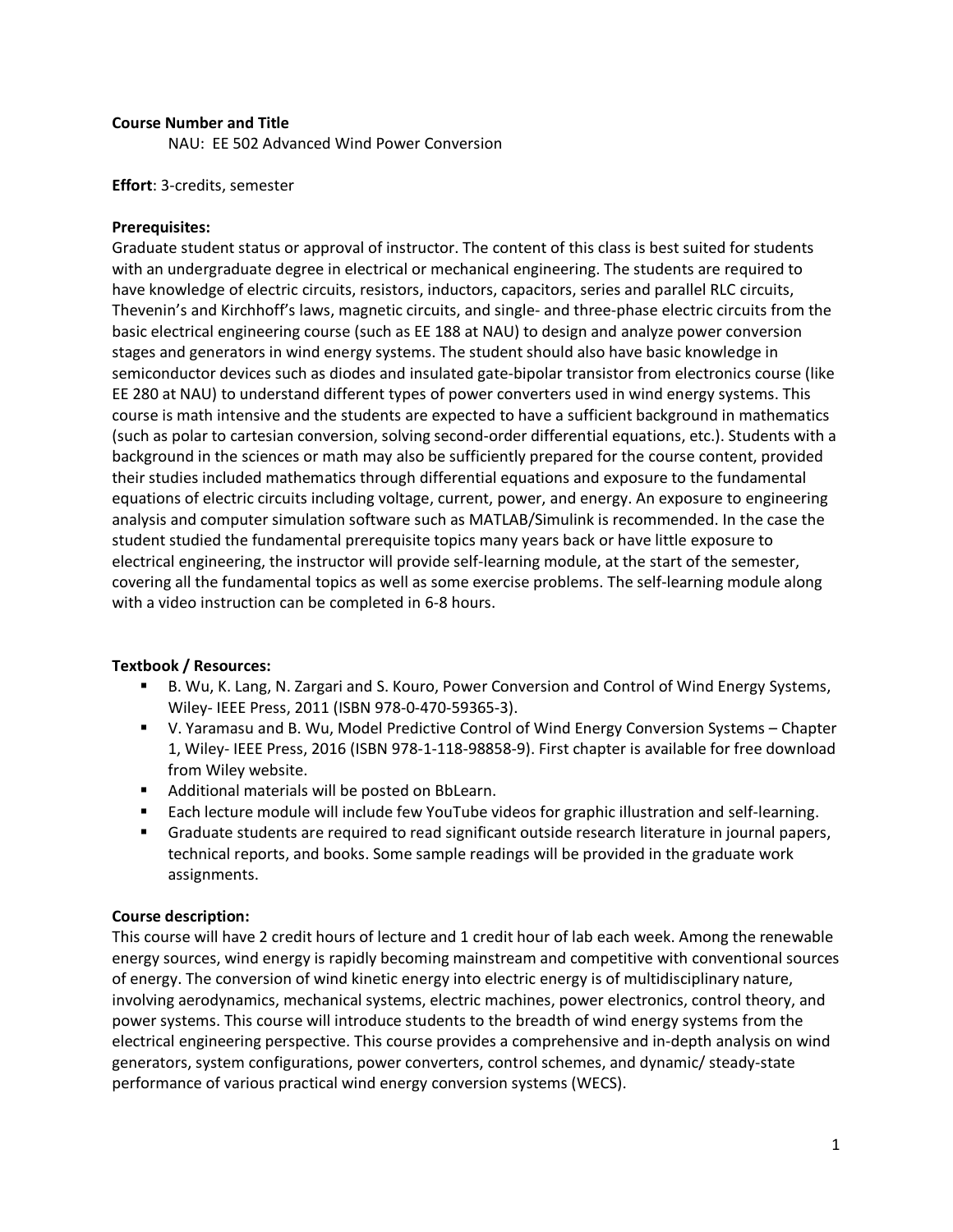The course contains nine modules. The first module starts with an overview of market survey, wind turbine technology, growth in the size of wind turbines, wind energy system classifications, costs, and grid codes (e.g., fault-ride through and reactive power generation) for wind power integration. Next module introduces the fundamentals and control principles of wind energy systems, including wind turbine components (e.g., tower, blades, nacelle, pitch control, yaw control, brakes, wind sensor, cooling system, generator, converter, transformer), aerodynamics, stall and pitch controls, and maximum power point tracking schemes. The module 3 presents commonly used wind generators, including squirrel cage induction generator (SCIG), double fed induction generator (DFIG) and synchronous generator (SG). The dynamic and steady-state models of these generators are also derived to facilitate the analysis of wind energy systems in the subsequent modules.

The module 4 presents a general overview of configurations and characteristics of major practical WECS. In addition, several power converters such as AC voltage controller, boost converter, voltage source converter, current source converter, grid-tied converter will be discussed with respect to the topology, operation and modulation. Module 5 focuses on fixed speed SCIG-based wind energy systems, where important issues such as grid connection, two-speed operation and reactive power compensation are discussed. Module 6 deals with wind energy systems with variable-speed SCIG WECS, in which typical system configurations and advanced control schemes such as field-oriented control (FOC) and direct torque control (DTC) are elaborated. Module 7 is dedicated to variable-speed SG wind systems, in which various control schemes, including zero d-axis current control, maximum torque per ampere control and unity power factor control, are analyzed in detail. The control of boost converter-based SG WECS is also discussed and compared with the traditional back-to-back connected voltage source converters. The last module discusses DFIG systems, where the sub-synchronous super-synchronous modes of operation are investigated.

With the knowledge obtained in this course, the student will be demonstrating deep understanding of technologies employed in the past, present and near-future wind turbines. The students will also perform literature survey on wind energy industry and power converters used in various practical wind turbines. This will be accompanied by an in-class presentation. The student will be able to model the complete wind energy system in MATLAB/Simulink including turbine power versus speed characteristics, maximum power point tracking algorithms, wind generators, power converters, and modulation methods for converters. Additionally, the students design and simulate advanced control schemes such as zero d-axis current control and field-oriented control and verify them through MATLAB simulation studies. For all course-related work, graduate students will be held to a higher standard of professionalism and quality of work than one would expect to find in the equivalent undergraduate course, as befits a graduate level experience.

### **Learning Outcomes:**

Upon successful completion of this course, students will be able to demonstrate the following competencies:

- Demonstrate proficiency in developing MATLAB/Simulink models of wind turbines, wind generators, controllers for fixed-speed and variable-speed wind turbines.
- Demonstrate proficient knowledge in the state-of-the-art wind energy systems; wind turbine electrical and mechanical technologies; grid code requirements such as fault ride-through and reactive power generation for the large-scale wind turbines and wind farms; and power factor compensation.
- **Describe the role of power electronics in fixed- and variable-speed wind energy systems.**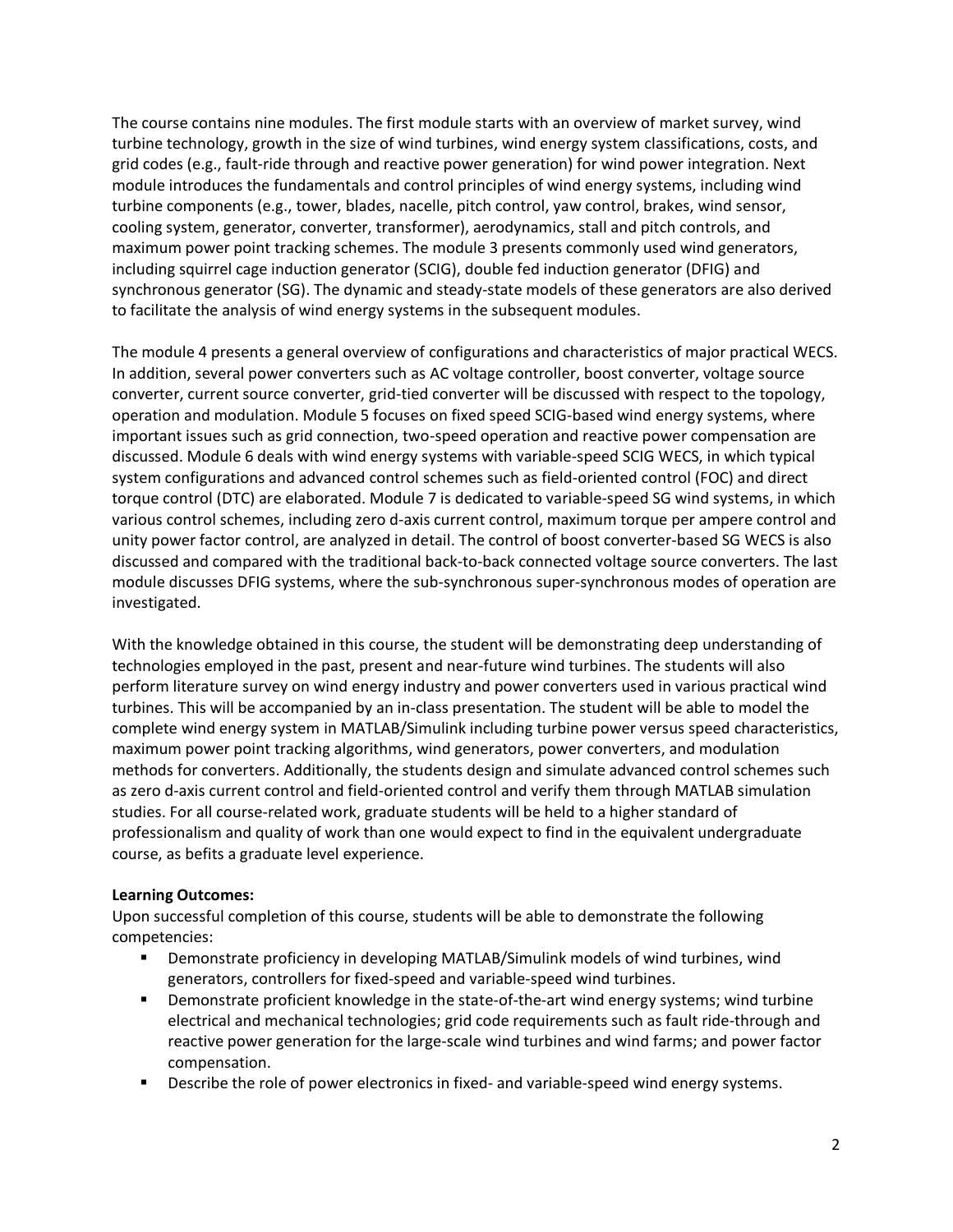- Obtain deep understanding of the major electrical and mechanical components of wind turbines, turbine aerodynamic characteristics, and modeling of turbine torque-speed characteristics using computer simulations.
- Understand and implement the reference frame transformation between natural, stationary and synchronous reference frames.
- Understand and apply various power converters for WECS including AC voltage regulators (soft starters), multi-channel interleaved boost converters, voltage source converters, and current source converters. Develop control schemes for grid-tied converters, and for reactive power generation.
- Demonstrate proficient knowledge in squirrel-cage IG based variable-speed WECS with respect to system configurations, operating principle, direct field-oriented control (FOC), rotor flux identification, system dynamic analysis, and steady state calculations. Investigate variable-speed IG based commercial wind turbines.
- Be able to apply zero d-axis current control, maximum torque per ampere control, and transient and steady state analysis to variable-speed SG WECS. Investigate variable-speed SG based commercial wind turbines.
- Demonstrate proficiency in system configurations, super- and sub-synchronous modes of operation, stator voltage-oriented control, dynamic and steady state models, and system dynamic and steady state analysis of doubly fed IG based semi-variable-speed WECS.
- Demonstrate deep understanding in advanced modulation and control schemes for wind turbines and wind farms.

# **Lecture Topics:**

The following lecture modules are organized based on the textbook chapters. Module #1 Introduction Module #2 Fundamentals of Wind Energy Conversion Systems Module #3 Wind Generators and Modeling Module #4 Power Converters in WECS Module #5 Fixed-speed Induction Generator Based WECS Module #6 Variable-Speed Induction Generator Based WECS Module #7 Synchronous Generator Based WECS

Module #8 Doubly Fed Induction Generator Based WECS

# **Laboratory Topics:**

The following laboratory modules based on MATLAB/Simulink simulations are organized for the conceptual understanding of theoretical topics discussed in the lecture materials. All labs can be accomplished remotely by online students.

- Lab #1 Introduction to the MATLAB, Simulink, and Simscape
- Lab #2 Modeling and Simulation of Fixed-Speed Wind Turbine
- Lab #3 Modeling and Simulation of Induction Generator
- Lab #4 Decoupled Voltage Oriented Control of Grid-tied Inverter
- Lab #5 Fixed-Speed Induction Generator Based WECS
- Lab #6 ZDC Control of Variable-Speed PMSG Based WECS
- Lab #7 Variable-speed SG WECS with boost converter
- Lab #8 DFIG Based WECS